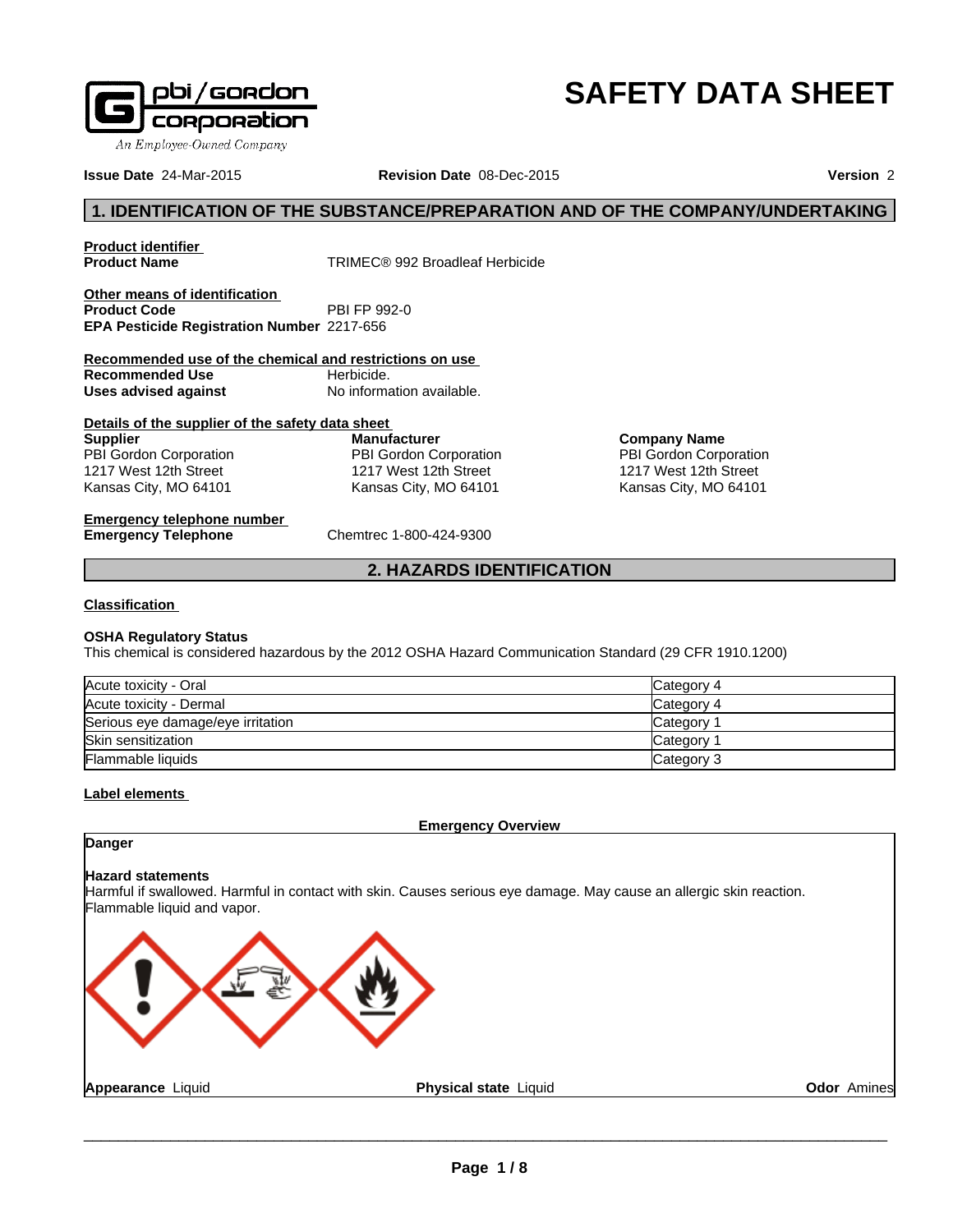#### **Precautionary Statements - Prevention**

- Wash face, hands and any exposed skin thoroughly after handling
- Do not eat, drink or smoke when using this product
- Wear protective gloves/protective clothing/eye protection/face protection
- Avoid breathing dust/fume/gas/mist/vapors/spray
- Contaminated work clothing should not be allowed out of the workplace
- Keep away from heat/sparks/open flames/hot surfaces. No smoking
- Keep container tightly closed

#### **Precautionary Statements - Response**

• IF IN EYES: Rinse cautiously with water for several minutes. Remove contact lenses, if present and easy to do. Continue rinsing

 $\overline{\phantom{a}}$  ,  $\overline{\phantom{a}}$  ,  $\overline{\phantom{a}}$  ,  $\overline{\phantom{a}}$  ,  $\overline{\phantom{a}}$  ,  $\overline{\phantom{a}}$  ,  $\overline{\phantom{a}}$  ,  $\overline{\phantom{a}}$  ,  $\overline{\phantom{a}}$  ,  $\overline{\phantom{a}}$  ,  $\overline{\phantom{a}}$  ,  $\overline{\phantom{a}}$  ,  $\overline{\phantom{a}}$  ,  $\overline{\phantom{a}}$  ,  $\overline{\phantom{a}}$  ,  $\overline{\phantom{a}}$ 

- Call a POISON CENTER or doctor/physician if you feel unwell
- Wash contaminated clothing before reuse
- If skin irritation or rash occurs: Get medical advice/attention
- IF ON SKIN (or hair): Remove/Take off immediately all contaminated clothing. Rinse skin with water/shower
- IF SWALLOWED: Call a POISON CENTER or doctor/physician if you feel unwell
- Rinse mouth

#### **Precautionary Statements - Storage**

• Store in a well-ventilated place. Keep cool

#### **Precautionary Statements - Disposal**

• Dispose of contents/container to an approved waste disposal plant

#### **Hazards not otherwise classified (HNOC)**

Have the product label with you when calling a poison control center or doctor or going in for treatment. You may also contact 1-877-800-5556 for emergency medical treatment advice.

The low flash point of this product is due to a minor component in the mixture. Based on independent laboratory testing of similar products, this product would not sustain combustion as specified in DOT Regulation 49 CFR 173 Appendix H; however OSHA HCS 2012 flammable classifications are solely based on tested mixture flash points and boiling points.

#### **Other Information**

# **3. COMPOSITION/INFORMATION ON INGREDIENTS**

| <b>Chemical Name</b>              | CAS No.    | Weight-%             |
|-----------------------------------|------------|----------------------|
| $2.4 - D$<br>, dimethylamine salt | 2008-39-1  | 30.56                |
| Dimethvlamine Salt<br>MCPP-       | 66423-09-4 | ັບ. ເ                |
| Dimethylamine dicamba             | 2300-66-5  | $- -$<br><u>. . </u> |

\* The exact percentage (concentration) of composition has been withheld as a trade secret

# **4. FIRST AID MEASURES**

| <b>First aid measures</b> |                                                                                                                                                                                                                         |
|---------------------------|-------------------------------------------------------------------------------------------------------------------------------------------------------------------------------------------------------------------------|
| <b>General advice</b>     | In case of accident or unwellness, seek medical advice immediately (show directions for<br>use or safety data sheet if possible). If symptoms persist, call a physician.                                                |
| Eye contact               | Immediately flush with plenty of water. After initial flushing, remove any contact lenses and<br>continue flushing for at least 15 minutes. Keep eye wide open while rinsing. If symptoms<br>persist, call a physician. |
| <b>Skin Contact</b>       | Wash contaminated clothing before reuse. Wash off immediately with soap and plenty of<br>water while removing all contaminated clothes and shoes. If skin irritation persists, call a<br>physician.                     |
|                           |                                                                                                                                                                                                                         |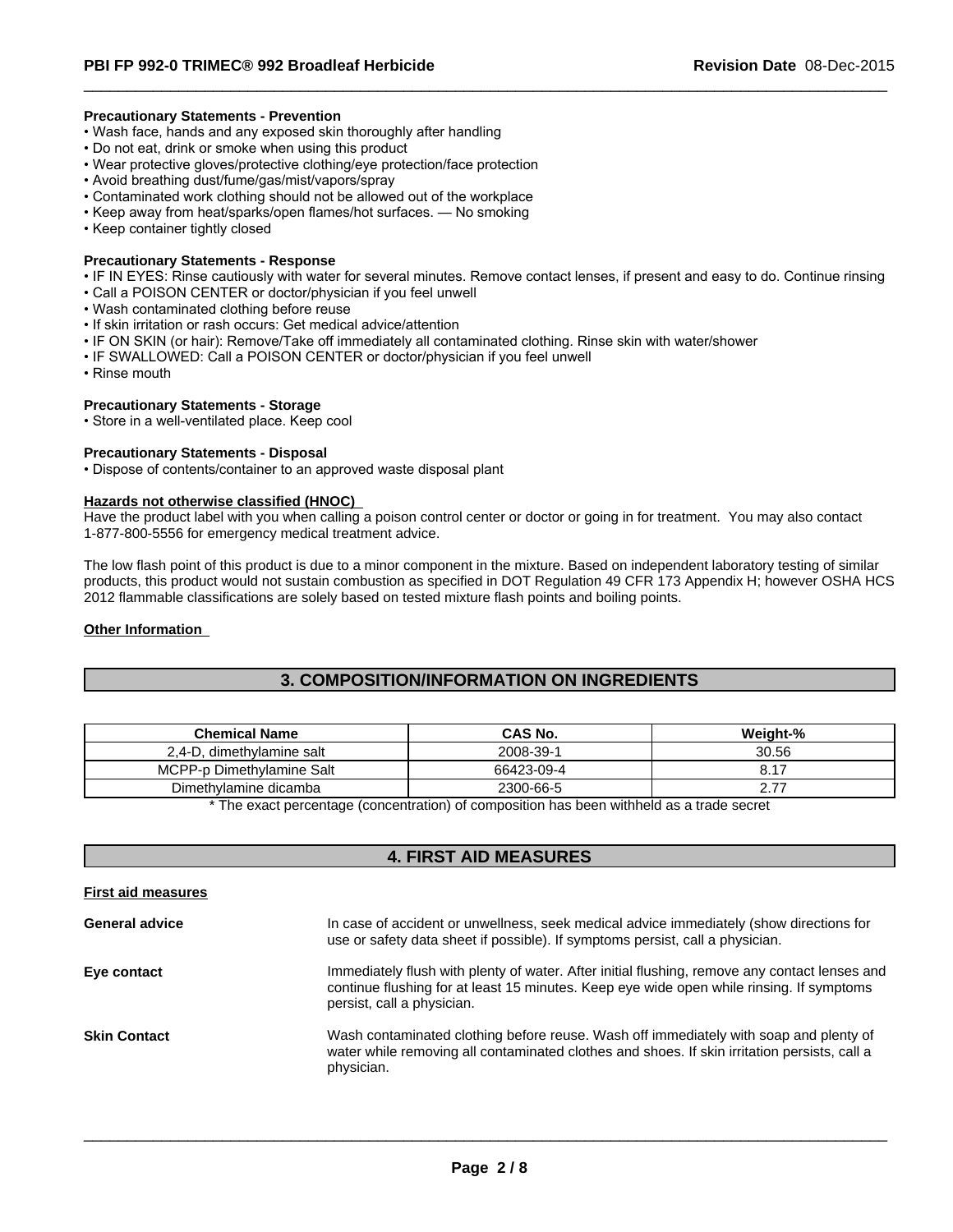| Inhalation                                                  | Remove to fresh air. If breathing is irregular or stopped, administer artificial respiration.<br>Avoid direct contact with skin. Use barrier to give mouth-to-mouth resuscitation. Artificial<br>respiration and/or oxygen may be necessary. Move to fresh air in case of accidental<br>inhalation of vapors. If symptoms persist, call a physician. |
|-------------------------------------------------------------|------------------------------------------------------------------------------------------------------------------------------------------------------------------------------------------------------------------------------------------------------------------------------------------------------------------------------------------------------|
| Ingestion                                                   | Do NOT induce vomiting. Never give anything by mouth to an unconscious person. Call a<br>physician immediately.                                                                                                                                                                                                                                      |
| Self-protection of the first aider                          | Use personal protective equipment as required.                                                                                                                                                                                                                                                                                                       |
| Most important symptoms and effects, both acute and delayed |                                                                                                                                                                                                                                                                                                                                                      |
| Svmptoms                                                    | No information available.                                                                                                                                                                                                                                                                                                                            |

 $\overline{\phantom{a}}$  ,  $\overline{\phantom{a}}$  ,  $\overline{\phantom{a}}$  ,  $\overline{\phantom{a}}$  ,  $\overline{\phantom{a}}$  ,  $\overline{\phantom{a}}$  ,  $\overline{\phantom{a}}$  ,  $\overline{\phantom{a}}$  ,  $\overline{\phantom{a}}$  ,  $\overline{\phantom{a}}$  ,  $\overline{\phantom{a}}$  ,  $\overline{\phantom{a}}$  ,  $\overline{\phantom{a}}$  ,  $\overline{\phantom{a}}$  ,  $\overline{\phantom{a}}$  ,  $\overline{\phantom{a}}$ 

#### **Indication of any immediate medical attention and special treatment needed**

**Note to physicians** May cause sensitization of susceptible persons. Treat symptomatically.

# **5. FIRE-FIGHTING MEASURES**

#### **Suitable extinguishing media**

Use. Foam. Carbon dioxide (CO2). Dry chemical. Water spray (fog).

#### **Specific hazards arising from the chemical**

In the event of fire and/or explosion do not breathe fumes. May cause sensitization by inhalation and skin contact. Thermal decomposition can lead to release of irritating and toxic gases and vapors.

#### **Explosion data**

**Sensitivity to Mechanical Impact** None. **Sensitivity to Static Discharge** None.

#### **Protective equipment and precautions for firefighters**

Wear self contained breathing apparatus for fire fighting if necessary.

#### **6. ACCIDENTAL RELEASE MEASURES**

#### **Personal precautions, protective equipment and emergency procedures**

| <b>Personal precautions</b>                          | Evacuate personnel to safe areas. Ensure adequate ventilation, especially in confined<br>areas. Use personal protective equipment as required. Keep people away from and upwind<br>of spill/leak.                 |  |
|------------------------------------------------------|-------------------------------------------------------------------------------------------------------------------------------------------------------------------------------------------------------------------|--|
| <b>Environmental precautions</b>                     |                                                                                                                                                                                                                   |  |
| <b>Environmental precautions</b>                     | Prevent further leakage or spillage if safe to do so. Prevent product from entering drains. Do<br>not flush into surface water or sanitary sewer system. See Section 12 for additional<br>ecological information. |  |
| Methods and material for containment and cleaning up |                                                                                                                                                                                                                   |  |
| <b>Methods for containment</b>                       | Prevent further leakage or spillage if safe to do so.                                                                                                                                                             |  |
| Methods for cleaning up                              | Pick up and transfer to properly labeled containers. Dam up. Soak up with inert absorbent<br>material (e.g. sand, silica gel, acid binder, universal binder, sawdust).                                            |  |

# **7. HANDLING AND STORAGE**

#### **Precautions for safe handling**

**Advice on safe handling** Ensure adequate ventilation, especially in confined areas. Take precautionary measures against static discharges. Use with local exhaust ventilation. Use personal protective equipment as required. Do not breathe dust/fume/gas/mist/vapors/spray.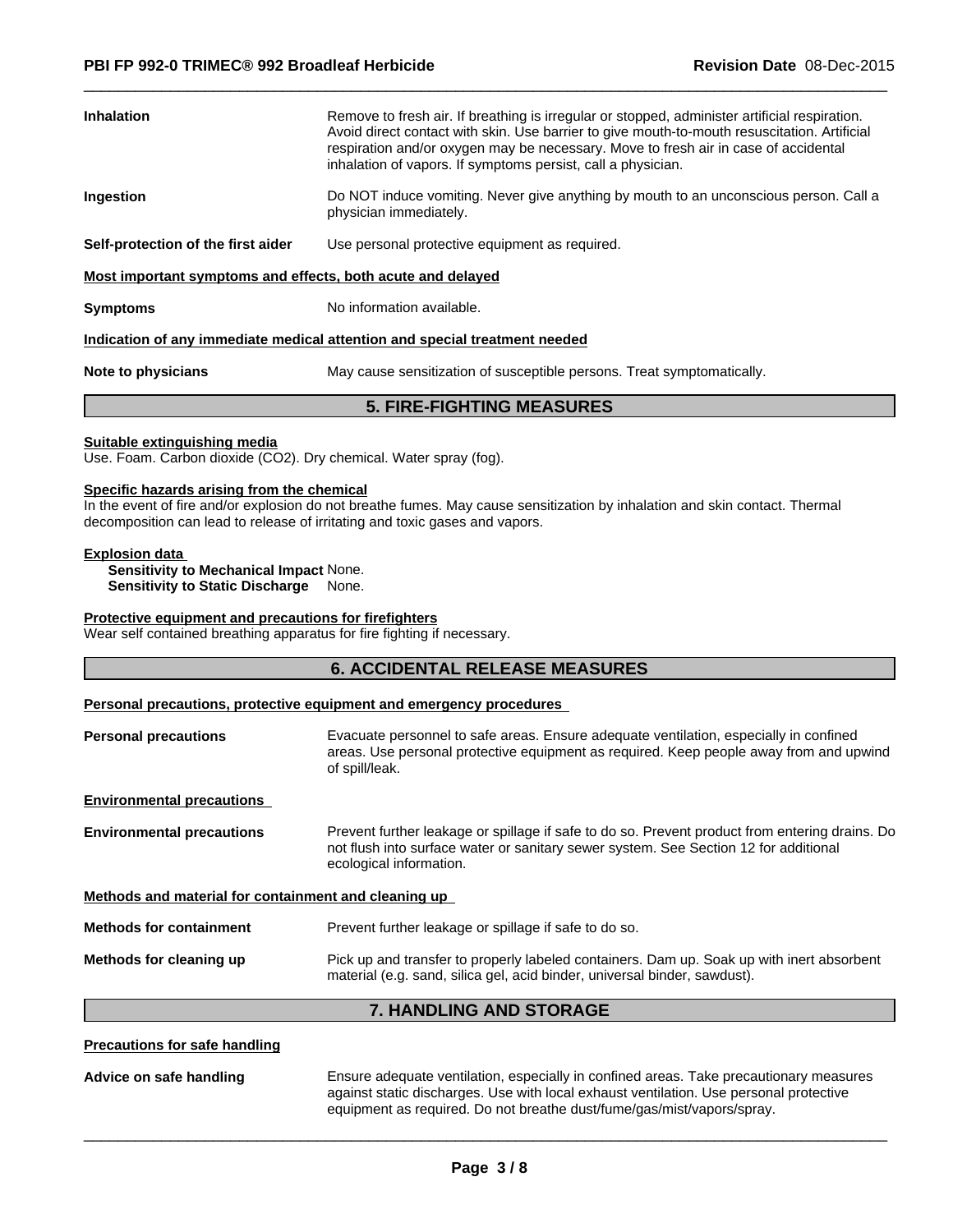| <b>Storage Conditions</b>                                             | Keep in properly labeled containers. Keep containers tightly closed in a cool, well-ventilated<br>place.                                                                                                                                                                                                                         |                           |                                                                                          |
|-----------------------------------------------------------------------|----------------------------------------------------------------------------------------------------------------------------------------------------------------------------------------------------------------------------------------------------------------------------------------------------------------------------------|---------------------------|------------------------------------------------------------------------------------------|
| Incompatible materials                                                | Acids.                                                                                                                                                                                                                                                                                                                           |                           |                                                                                          |
|                                                                       | 8. EXPOSURE CONTROLS/PERSONAL PROTECTION                                                                                                                                                                                                                                                                                         |                           |                                                                                          |
| <b>Control parameters</b>                                             |                                                                                                                                                                                                                                                                                                                                  |                           |                                                                                          |
| <b>Exposure Guidelines</b>                                            |                                                                                                                                                                                                                                                                                                                                  |                           |                                                                                          |
| <b>Chemical Name</b>                                                  | <b>ACGIH TLV</b>                                                                                                                                                                                                                                                                                                                 | <b>OSHA PEL</b>           | <b>NIOSH IDLH</b>                                                                        |
| 2,4-D, dimethylamine salt<br>2008-39-1                                | TWA: 10 mg/m <sup>3</sup> inhalable fraction<br>S*                                                                                                                                                                                                                                                                               | TWA: 10 mg/m <sup>3</sup> | IDLH: 10 mg/m <sup>3</sup> , TWA: 10 mg/m <sup>3</sup>                                   |
| <b>NIOSH IDLH Immediately Dangerous to Life or Health</b>             |                                                                                                                                                                                                                                                                                                                                  |                           |                                                                                          |
| <b>Other Information</b>                                              | (11th Cir., 1992).                                                                                                                                                                                                                                                                                                               |                           | Vacated limits revoked by the Court of Appeals decision in AFL-CIO v. OSHA, 965 F.2d 962 |
|                                                                       |                                                                                                                                                                                                                                                                                                                                  |                           |                                                                                          |
| Appropriate engineering controls                                      |                                                                                                                                                                                                                                                                                                                                  |                           |                                                                                          |
| <b>Engineering Controls</b>                                           | Local and General Ventilation.                                                                                                                                                                                                                                                                                                   |                           |                                                                                          |
| Individual protection measures, such as personal protective equipment |                                                                                                                                                                                                                                                                                                                                  |                           |                                                                                          |
| <b>Eye/face protection</b>                                            | Tight sealing safety goggles. Face protection shield.                                                                                                                                                                                                                                                                            |                           |                                                                                          |
| Skin and body protection                                              | Wear protective gloves and protective clothing. Wear long-sleeved shirt, long pants, socks<br>and shoes.                                                                                                                                                                                                                         |                           |                                                                                          |
| <b>Respiratory protection</b>                                         | If exposure limits are exceeded or irritation is experienced, NIOSH/MSHA approved<br>respiratory protection should be worn. Positive-pressure supplied air respirators may be<br>required for high airborne contaminant concentrations. Respiratory protection must be<br>provided in accordance with current local regulations. |                           |                                                                                          |
| <b>General Hygiene Considerations</b>                                 | When using do not eat, drink or smoke. Regular cleaning of equipment, work area and<br>clothing is recommended.                                                                                                                                                                                                                  |                           |                                                                                          |

 $\overline{\phantom{a}}$  ,  $\overline{\phantom{a}}$  ,  $\overline{\phantom{a}}$  ,  $\overline{\phantom{a}}$  ,  $\overline{\phantom{a}}$  ,  $\overline{\phantom{a}}$  ,  $\overline{\phantom{a}}$  ,  $\overline{\phantom{a}}$  ,  $\overline{\phantom{a}}$  ,  $\overline{\phantom{a}}$  ,  $\overline{\phantom{a}}$  ,  $\overline{\phantom{a}}$  ,  $\overline{\phantom{a}}$  ,  $\overline{\phantom{a}}$  ,  $\overline{\phantom{a}}$  ,  $\overline{\phantom{a}}$ 

| <b>Physical state</b>            | Liquid                   |                  |                          |
|----------------------------------|--------------------------|------------------|--------------------------|
| Appearance                       | Liquid                   | Odor             | Amines                   |
| Color                            | Brown                    | Odor threshold   | No information available |
|                                  |                          |                  |                          |
| <b>Property</b>                  | Values                   | Remarks • Method |                          |
| рH                               | $7.5 - 8.5$              |                  |                          |
| Melting point/freezing point     | $<$ 35 $\degree$ F       |                  |                          |
| Boiling point / boiling range    | 100 °C / 212 °F          |                  |                          |
| <b>Flash point</b>               | 54 °C / 129 °F           |                  |                          |
| <b>Evaporation rate</b>          | $<$ 1                    |                  |                          |
| Flammability (solid, gas)        | No information available |                  |                          |
| <b>Flammability Limit in Air</b> |                          |                  |                          |
| <b>Upper flammability limit:</b> | No information available |                  |                          |
| Lower flammability limit:        | No information available |                  |                          |
| Vapor pressure                   | $<$ 17 mm Hg             |                  |                          |
| Vapor density                    | >1                       |                  |                          |
| <b>Specific Gravity</b>          | 1.1265                   |                  |                          |
|                                  |                          |                  |                          |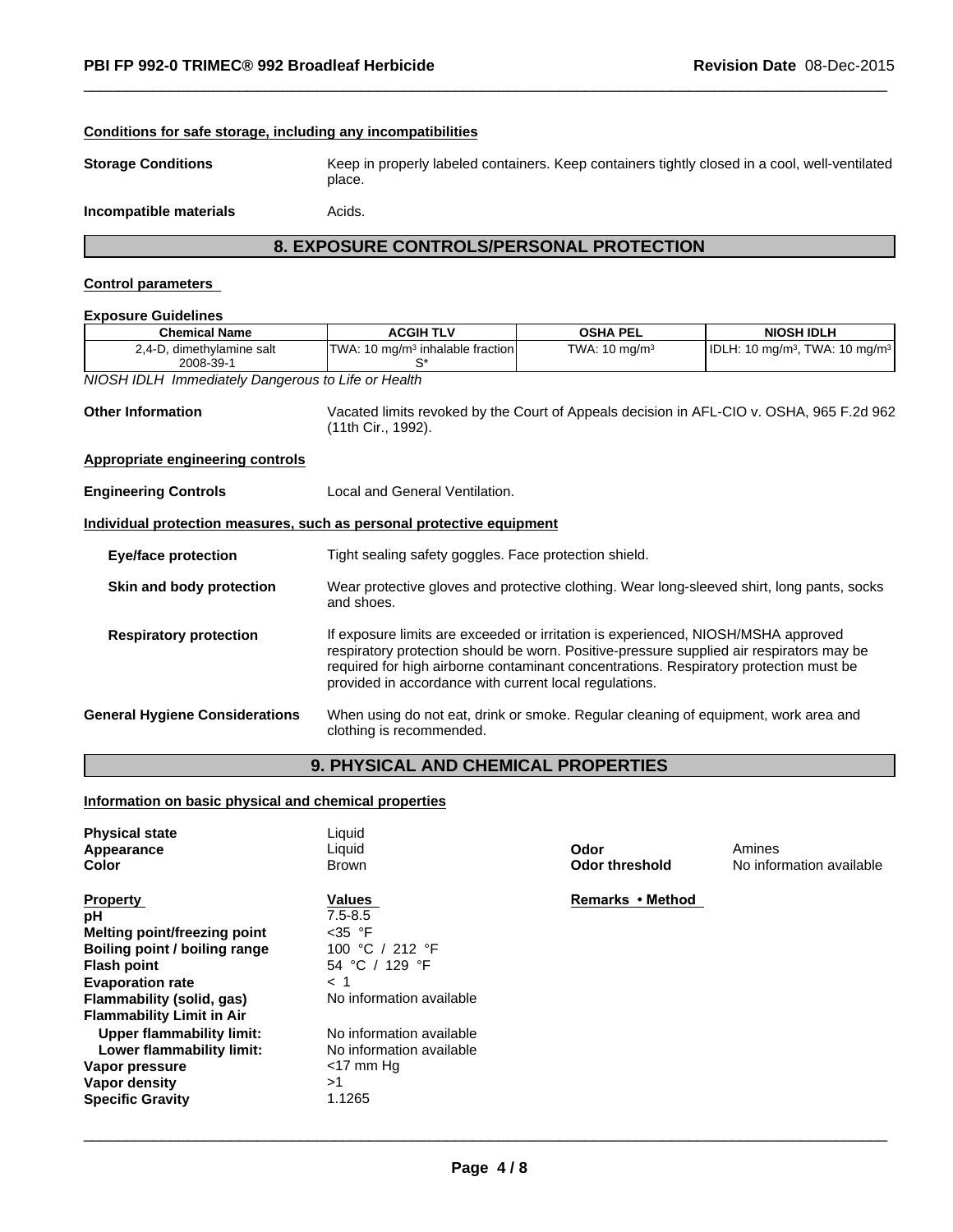# **Decomposition temperature** No information available<br> **Oxidizing properties** No information available **Solubility in other solvents** No information available<br> **Partition coefficient** No information available **Oxidizing properties Water solubility Autoignition temperature**

No information available<br>No information available Soluble in water

## **Other Information**

**Density** 9.3812 pounds/gallon

# **10. STABILITY AND REACTIVITY**

 $\overline{\phantom{a}}$  ,  $\overline{\phantom{a}}$  ,  $\overline{\phantom{a}}$  ,  $\overline{\phantom{a}}$  ,  $\overline{\phantom{a}}$  ,  $\overline{\phantom{a}}$  ,  $\overline{\phantom{a}}$  ,  $\overline{\phantom{a}}$  ,  $\overline{\phantom{a}}$  ,  $\overline{\phantom{a}}$  ,  $\overline{\phantom{a}}$  ,  $\overline{\phantom{a}}$  ,  $\overline{\phantom{a}}$  ,  $\overline{\phantom{a}}$  ,  $\overline{\phantom{a}}$  ,  $\overline{\phantom{a}}$ 

#### **Reactivity**  No data available

#### **Chemical stability** Stable.

**Possibility of Hazardous Reactions** None under normal processing.

#### **Hazardous polymerization**

Will not occur.

#### **Conditions to avoid** Extremes of temperature and direct sunlight.

#### **Incompatible materials**

Acids.

#### **Hazardous Decomposition Products**

May emit toxic fumes under fire conditions. Hydrogen chloride. Nitrogen oxides (NOx). Carbon monoxide.

# **11. TOXICOLOGICAL INFORMATION**

#### **Information on likely routes of exposure**

#### **Product Information**

| <b>Inhalation</b>   | No data available.                                                        |
|---------------------|---------------------------------------------------------------------------|
| Eye contact         | No data available.                                                        |
| <b>Skin Contact</b> | See "Numerical measures of toxicity-product information" in this section. |
| Ingestion           | See "Numerical measures of toxicity-product information" in this section. |

| <b>Chemical Name</b>                       | Oral LD50                                 | Dermal LD50             | <b>Inhalation LC50</b> |
|--------------------------------------------|-------------------------------------------|-------------------------|------------------------|
| 2,4-D, dimethylamine salt<br>$ 2008-39-1 $ | $= 625$ mg/kg (Rat)                       | $= 2115$ mg/kg (Rabbit) |                        |
| Dimethylamine dicamba<br>  2300-66-5       | $= 2629$ mg/kg (Rat) = 1267 mg/kg<br>Rat) | $> 2$ g/kg (Rabbit)     |                        |

#### **Information on toxicological effects**

**Symptoms** No information available.

#### **Delayed and immediate effects as well as chronic effects from short and long-term exposure**

| <b>Sensitization</b>   | No information available. |
|------------------------|---------------------------|
| Germ cell mutagenicity | No information available. |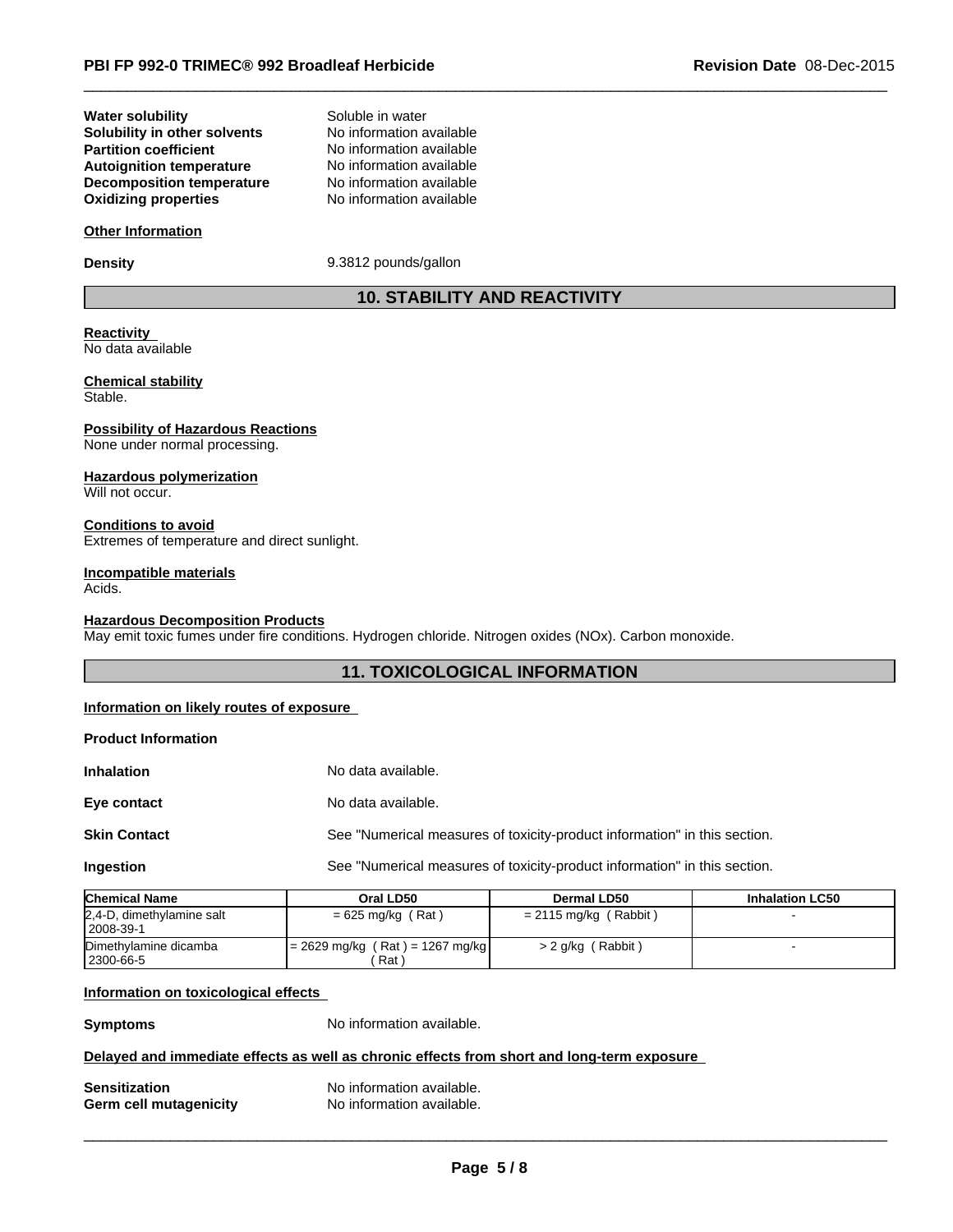**Carcinogenicity** The International Agency for Research on Cancer (IARC) lists chlorophenoxy herbicides in its Group 2B (limited evidence for Carcinogenicity in humans.) The US EPA has given the chlorophenoxy Herbicides 2,4-D, 2,4-DP, MCPP, and MCPA a Class D classification (not classifiable as to human carcinogenicity.) More current 2,4-D lifetime feeding studies in rats and mice did not show carcinogenic effects and a recent World Health Organization (WHO) review of 2,4-D toxicology has concluded that 2,4-D is not a carcinogen.

 $\overline{\phantom{a}}$  ,  $\overline{\phantom{a}}$  ,  $\overline{\phantom{a}}$  ,  $\overline{\phantom{a}}$  ,  $\overline{\phantom{a}}$  ,  $\overline{\phantom{a}}$  ,  $\overline{\phantom{a}}$  ,  $\overline{\phantom{a}}$  ,  $\overline{\phantom{a}}$  ,  $\overline{\phantom{a}}$  ,  $\overline{\phantom{a}}$  ,  $\overline{\phantom{a}}$  ,  $\overline{\phantom{a}}$  ,  $\overline{\phantom{a}}$  ,  $\overline{\phantom{a}}$  ,  $\overline{\phantom{a}}$ 

| <b>Chemical Name</b>                                                                                                        | <b>ACGIH</b>                                                                                     | <b>IARC</b>                     | <b>NTP</b>                                                                                | <b>OSHA</b> |
|-----------------------------------------------------------------------------------------------------------------------------|--------------------------------------------------------------------------------------------------|---------------------------------|-------------------------------------------------------------------------------------------|-------------|
| 2,4-D, dimethylamine salt<br>2008-39-1                                                                                      |                                                                                                  | Group 2B                        |                                                                                           |             |
| MCPP-p Dimethylamine Salt<br>66423-09-4                                                                                     |                                                                                                  | Group 2B                        |                                                                                           |             |
| <b>Reproductive toxicity</b><br><b>STOT - single exposure</b><br><b>STOT</b> - repeated exposure<br><b>Chronic toxicity</b> | No information available.<br>No information available.<br>No information available.<br>exposure. |                                 | Repeated contact may cause allergic reactions in very susceptible persons. Avoid repeated |             |
| <b>Target Organ Effects</b><br><b>Aspiration hazard</b>                                                                     | No information available.                                                                        | Eyes, Respiratory system, Skin. |                                                                                           |             |

#### **Numerical measures of toxicity - Product Information**

| <b>Unknown Acute Toxicity</b> | 9% of the mixture consists of ingredient(s) of unknown toxicity |
|-------------------------------|-----------------------------------------------------------------|
| Oral LD50                     | > 1500 mg/kg                                                    |
| <b>Dermal LD50</b>            | > 2000 mg/kg                                                    |

**The following values are calculated based on chapter 3.1 of the GHS document**

| <b>ATEmix (inhalation-gas)</b> | 94902 mg/L |
|--------------------------------|------------|
| ATEmix (inhalation-dust/mist)  | 20.3 mg/L  |

## **12. ECOLOGICAL INFORMATION**

#### **Ecotoxicity**

Toxic to aquatic life with long lasting effects

9% of the mixture consists of components(s) of unknown hazards to the aquatic environment

#### **Persistence and degradability**

No information available.

# **Bioaccumulation**

No information available.

#### **Other adverse effects**

No information available

# **13. DISPOSAL CONSIDERATIONS**

#### **Waste treatment methods**

|                               | <b>14. TRANSPORT INFORMATION</b>                                                                       |
|-------------------------------|--------------------------------------------------------------------------------------------------------|
| <b>US EPA Waste Number</b>    | U240 D001 See Section 2: Hazards not otherwise classified (HNOC)                                       |
| <b>Contaminated packaging</b> | Do not reuse container, unless specified by the manufacturer.                                          |
| <b>Disposal of wastes</b>     | Disposal should be in accordance with applicable regional, national and local laws and<br>regulations. |

#### **DOT**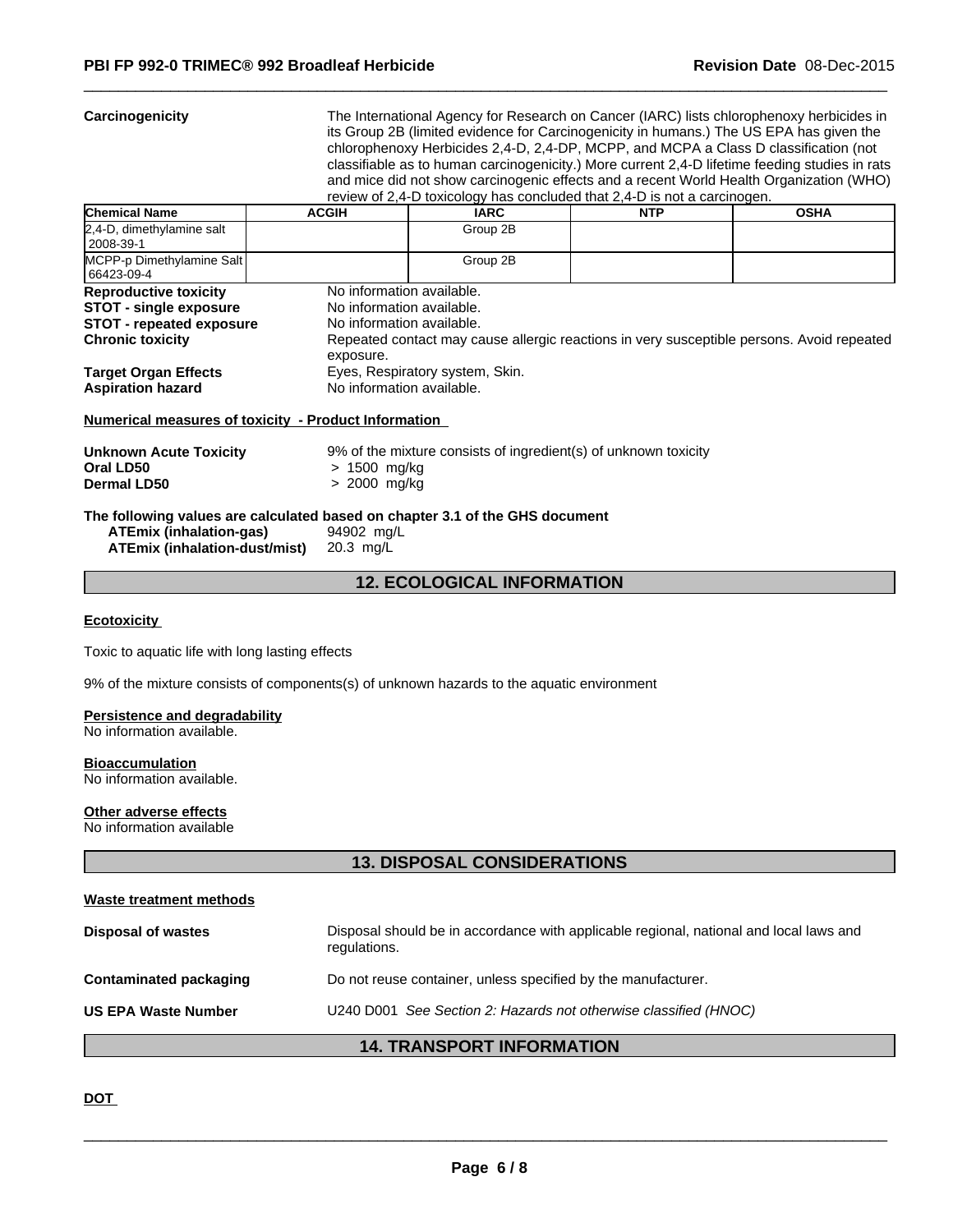| Proper shipping name | For package sizes less than 41.32 gallons: product is non-regulated.                                                                                                                                                                                                       |
|----------------------|----------------------------------------------------------------------------------------------------------------------------------------------------------------------------------------------------------------------------------------------------------------------------|
| <b>Description</b>   | For package sizes 41.32 gallons or greater: UN3082, Environmentally Hazardous<br>Substances, Liquid, N.O.S., 9, PGIII, RQ (2,4-D)<br>The following guidelines apply for domestic ground transport. If shipping by air or ocean,<br>please contact our Transportation Dept. |
|                      | PESTICIDES, NOI, INCLUDING DEFOLIANTS, FUNGICIDES, HERBICIDES, OR<br><b>INSECTICIDES</b><br>NMFC 155050-6                                                                                                                                                                  |
|                      | If shipped in bulk conatiners (greater than 119 gallons), this product is a Marine Pollutant.                                                                                                                                                                              |
|                      | When shipped as a Hazardous Material, label required is Class 9 (Miscellaneous).<br>Placards required on bulk shipments only.                                                                                                                                              |

 $\overline{\phantom{a}}$  ,  $\overline{\phantom{a}}$  ,  $\overline{\phantom{a}}$  ,  $\overline{\phantom{a}}$  ,  $\overline{\phantom{a}}$  ,  $\overline{\phantom{a}}$  ,  $\overline{\phantom{a}}$  ,  $\overline{\phantom{a}}$  ,  $\overline{\phantom{a}}$  ,  $\overline{\phantom{a}}$  ,  $\overline{\phantom{a}}$  ,  $\overline{\phantom{a}}$  ,  $\overline{\phantom{a}}$  ,  $\overline{\phantom{a}}$  ,  $\overline{\phantom{a}}$  ,  $\overline{\phantom{a}}$ 

# **15. REGULATORY INFORMATION**

#### **U.S. EPA Label Information**

#### **EPA Pesticide Registration Number** 2217-656

#### **Federal Insecticide, Fungicide, Rodenticide Act Regulations**

This chemical is a pesticide product registered by the Environmental Protection Agency and is subject to certain labeling requirements under federal pesticide law. These requirements differ from the classification criteria and hazard information required for safety data sheets, and for workplace labels of non-pesticide chemicals. Following is the hazard information as required on the pesticide label:

#### **EPA Pesticide Label**

Danger. Keep out of the reach of children. Corrosive. Causes irreversible eye damage. Harmful if swallowed. Harmful if absorbed through skin. Do not get in eyes, on skin, or on clothing. Wash thoroughly with soap and water after handling and before eating, drinking, chewing gum, using tobacco or using the toilet. Remove and wash contaminated clothing before reuse.

#### **International Inventories**

| Not Listed |
|------------|
| Not Listed |
| Not Listed |
| Not Listed |
| Not Listed |
| Not Listed |
| Not Listed |
| Not Listed |
|            |

#### **Legend:**

**TSCA** - United States Toxic Substances Control Act Section 8(b) Inventory

**DSL/NDSL** - Canadian Domestic Substances List/Non-Domestic Substances List

**EINECS/ELINCS** - European Inventory of Existing Chemical Substances/European List of Notified Chemical Substances

**ENCS** - Japan Existing and New Chemical Substances

**IECSC** - China Inventory of Existing Chemical Substances

**KECL** - Korean Existing and Evaluated Chemical Substances

**PICCS** - Philippines Inventory of Chemicals and Chemical Substances

**AICS** - Australian Inventory of Chemical Substances

| <b>Chemical Name</b>        | <b>TSCA</b> | <b>DSL</b> | <b>NDSL</b> | <b>EINECS</b> | <b>ELINCS</b> | <b>ENCS</b> | <b>IECSC</b> | <b>KECL</b> | <b>PICCS</b> | <b>AICS</b> |
|-----------------------------|-------------|------------|-------------|---------------|---------------|-------------|--------------|-------------|--------------|-------------|
| 2.4-D<br>dimethylamine salt |             |            |             |               |               |             |              |             |              | ,,          |
| Dimethylamine dicamba       |             |            |             |               |               |             |              |             |              | $\lambda$   |

## **US Federal Regulations**

#### **SARA 313**

Section 313 of Title III of the Superfund Amendments and Reauthorization Act of 1986 (SARA). This product contains a chemical or chemicals which are subject to the reporting requirements of the Act and Title 40 of the Code of Federal Regulations, Part 372

| <b>Chemical Name</b>                            | . .<br>ΞA<br>Values<br>.⇔snold <sup>v∽i</sup><br>SARA.<br>nre<br><br>. . |  |  |  |
|-------------------------------------------------|--------------------------------------------------------------------------|--|--|--|
| 2300-66-5<br>dicamba<br>Dimethylamine<br>uludl' | . .                                                                      |  |  |  |
|                                                 |                                                                          |  |  |  |